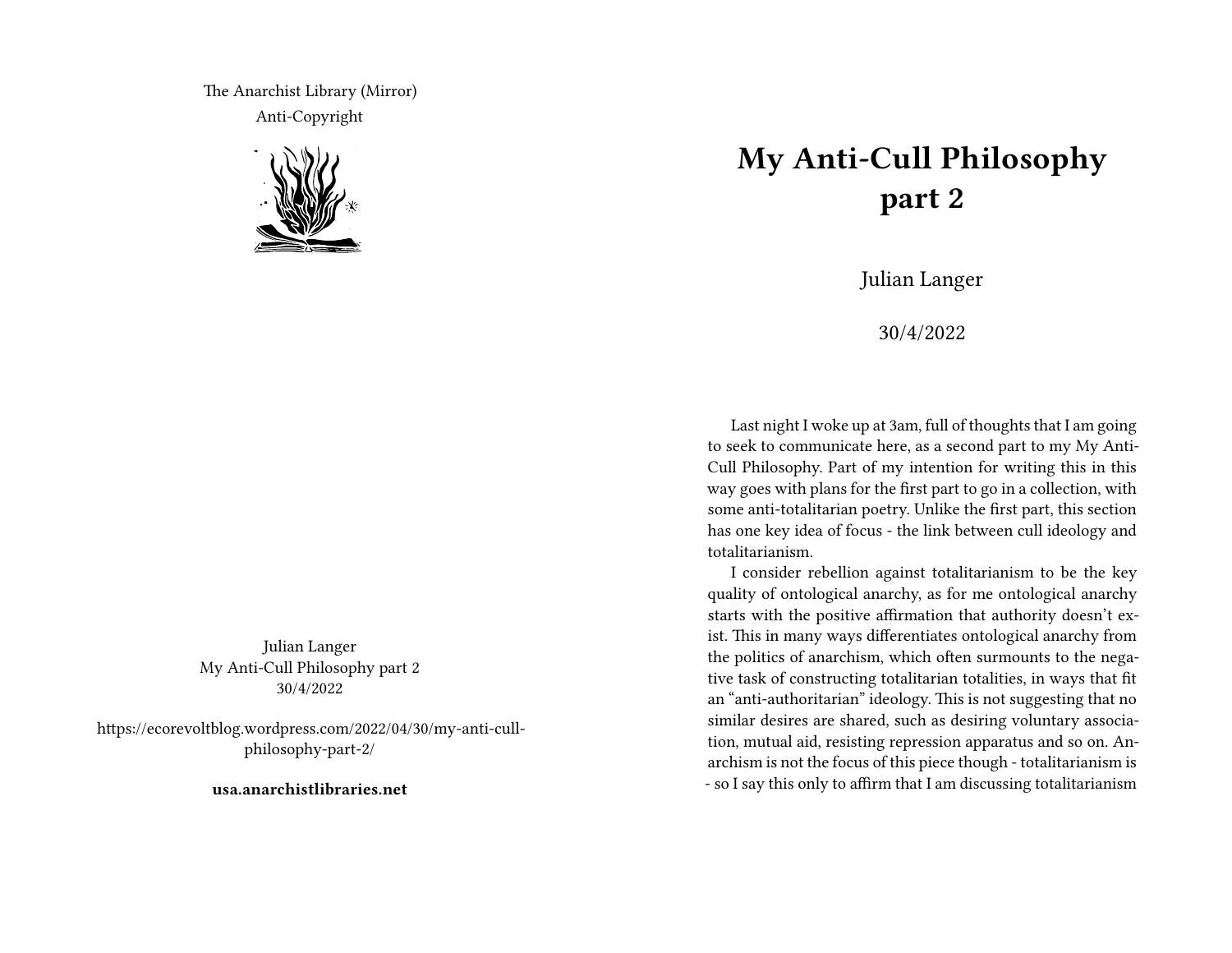in a way that includes anarchism, for the most part, within the totality.

So, what do I mean by totalitarianism? My feelings regarding totalitarianism largely mirror those Quinn described in his excellent book Ishmael. With this, there are two key aspects to totalitarianism. The first of these is the assertion of knowing the right way to live and knowing that that ought to be the only way to live, justifying coercive measures to get others to live how you want them to live. The second aspect follows from the first, as it is the assumed knowledge of who should be allowed to live and who must die. Another area that I agree with Quinn on, which I feel brings together capitalism, socialism, monarchism, liberalism, fascism and anarchism, to be a description of one singular machine, which I feel is fair to simply call "this culture" (but prefer the name Moloch) is that this culture is simply totalitarian agriculture.

So the first aspect of totalitarianism here is that the one right way to live, which all ought to live under, is totalitarian agriculture. The second aspect is that those who don't conform to this lifestyle, who rebel or differentiate, should be annihilated - annihilation being the central activity of totalitarianism.

That the negative/negating practice of annihilation is central to totalitarianism is obvious when considering well known death camps, such as the Nazis or communist gulags. When expanded to include non-humans, the state of ecological and specicidal annihilation to feed the relentless consumption of the agricultural civilisation I am calling Moloch is clearly an effort in totalitarianism. So, I feel that, when looking at this culture, with feral eyes and a rewilded mind, it can only be seen as a death camp. Witnessing the annihilation of wild animals, the continuing onslaught of dehabitation for the Cause of urbanisation/architecture/development, amidst this "camp", this temporary totalitarian zone, that generally goes by the name of Britain, I am revolted.

orising" or constructing theories. That this is to some degree a piece of writing on ontology doesn't mean that this is about abstract or esoteric ideas, that have no direct meaning or applicability. Ontology is about Being and Being, in my experience, is embodied/physical, with ontological-anarchy being a physically-embodied practice of anarchy. Take the practice of care as an example; care, as many possible physically embodied activities, is ontologically a form of positive affirmation.

I don't know what this essay will do to help resist the badger cull, or challenge other culls. As I write this, it is not the badger cull season and I have not been to check setts for a while. I want for cull-culture and totalitarian agriculture to no longer abuse living beings. I want for captured, caged and repressed individuals to experience wildlife/wild-Being, primal/ontological anarchy.

This has been written as an act of eco-revolt, as I am revolted by culls. Rebellion against the cull is resistance against totalitarian agriculture. I feel that being alive and yes-saying to life, assenting to life, is individualist/egoist, non-conformity, rebellion, refusal, resistance, involution and destruction, in this collectivist totalitarian death camp of Moloch worshippers.

For wild revolt against the cull. Against wildlife management. Preservationism as eco-anarchist praxis. My love to the living!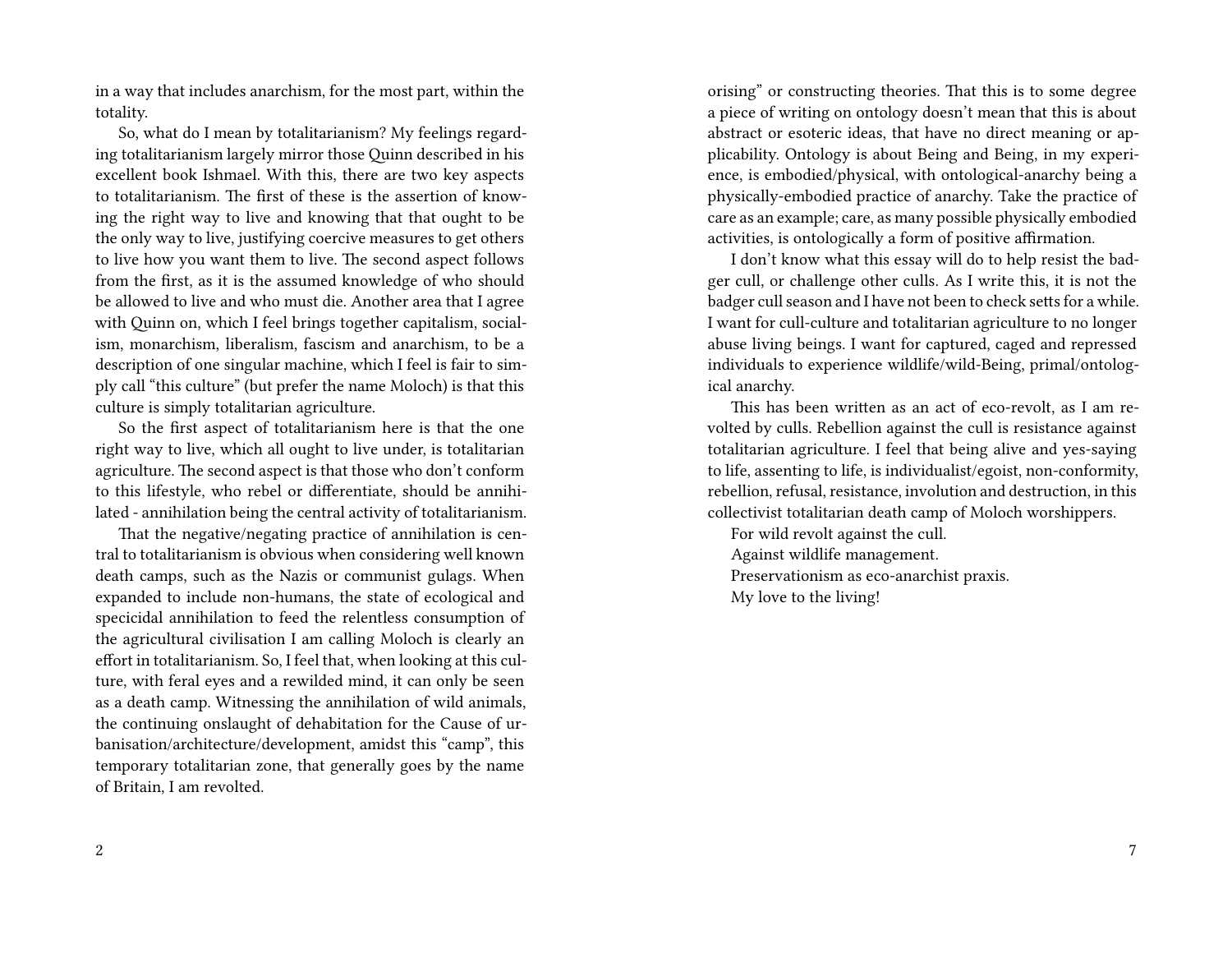tion/Leviathan/Moloch, as a mode of conservatism regarding "natural resources". The positivity of preservationist praxis is intensely differentiated from this, due to preservationist actions not being supportive of productivity, not being oriented towards industry, "sustainable" or otherwise, and being pursued out of a desire for wildlife/primal-anarchy. The basic point I am trying to communicate here is that the anti-cull rebellion, as a form of active positivity, is preservationist praxis.

Something I feel to make clear at this point, given the emphasis on positivity that I have thus far brought, is this; positivity is not optimism. As I use the terms, positivity/positivism and optimism are extremely different experiences and ideas. Optimism, in my eyes, is bound to meliorism and the life-renouncing techno-progressivist ideology, which is at the core of civilisation/Leviathan/Moloch, asserting that through enlightenment, interference, management, coercion, construction, annihilation, progress, time, collective-Causenarratives and productivity, the world can be improved that civilisation's optimism has succeeded only in producing global warming and mass extinction is horrifying. Positivity, as I mean it, is ecologically endarkening, politically-andcosmically-pessimistic, a mode of destruction (in the sense of creation/life being a process of destruction/de-struction/ de-construction), actualises mad and absurd affirmations, is individual/egoistical affectivity as well as egoist/individualist as a practice of active Affection, and is presentist/immediatist. Whilst optimists seek to renounce the world and transform life according to their designs and choreographies, positivity (as I mean it) affirms life, with all the horror and joy that includes, whilst caring for the living.

Another point I wish to make clear, given how aspects of what has been written here could be misconstrued as "merely conceptual"; all of this is about activities physically enacted, to resist cull practices. This is not about "armchair activism/the-

How this relates to the culling of badgers, or any other target of culling, is simply that culling is a mode of annihilation. All totalitarian projects of death-production are efforts in *selective-slaughtering*, which is what culling is. Culling actualises the second aspect of totalitarianism, the knowledge of who should be allowed to live or die. According to advocates of the cull Cause, badgers ought to die, in the same way that, according to advocates of the Nazi Cause, my Jewish family should die, as should I - disgusting moralism. According to badger cull advocates, the one right way to live is totalitarian agriculture, so badgers, who do not conform to the systems of totalitarian agriculture, ought to die, for contradicting the systems narratives - more disgusting moralism. When conservationists seek to "manage wildlife", though culling wild animal populations, the Cause that justifies the annihilation always falls back to "preventing their population interfering with the narratives of totalitarian agriculture", in essence - there might be reasons placed between this and the act, but it remains, as I see it, the foundational justification for conservationist culling efforts.

Culling is the segregation and eradication of undesirables, whether they be badgers, pigeons, boars, rats, ruddy ducks, deer, or whoever else is considered undesirable for the totality - I feel to note how obviously similar this is to efforts in ethnic cleansing. I am horrified by cull ideology, as I am horrified by efforts in systemic slaughter. That any living being is designated a position of "undesirable" revolts me, as I feel inclined towards pan-erotic yes-saying to life. But it isn't just that a specific individual is being considered undesirable and so worthy of death, which I would be less horrified by - though still feel revolted by the idea that anyone knows who ought to die. The claim within cull ideology is that **all** individuals who agro-industrialists, conservationists and other cull advocates stereotype as being members of undesirable groups, are justifiable targets for annihilation, as they don't serve the Cause of totalitarian agriculture, of feeding Moloch.